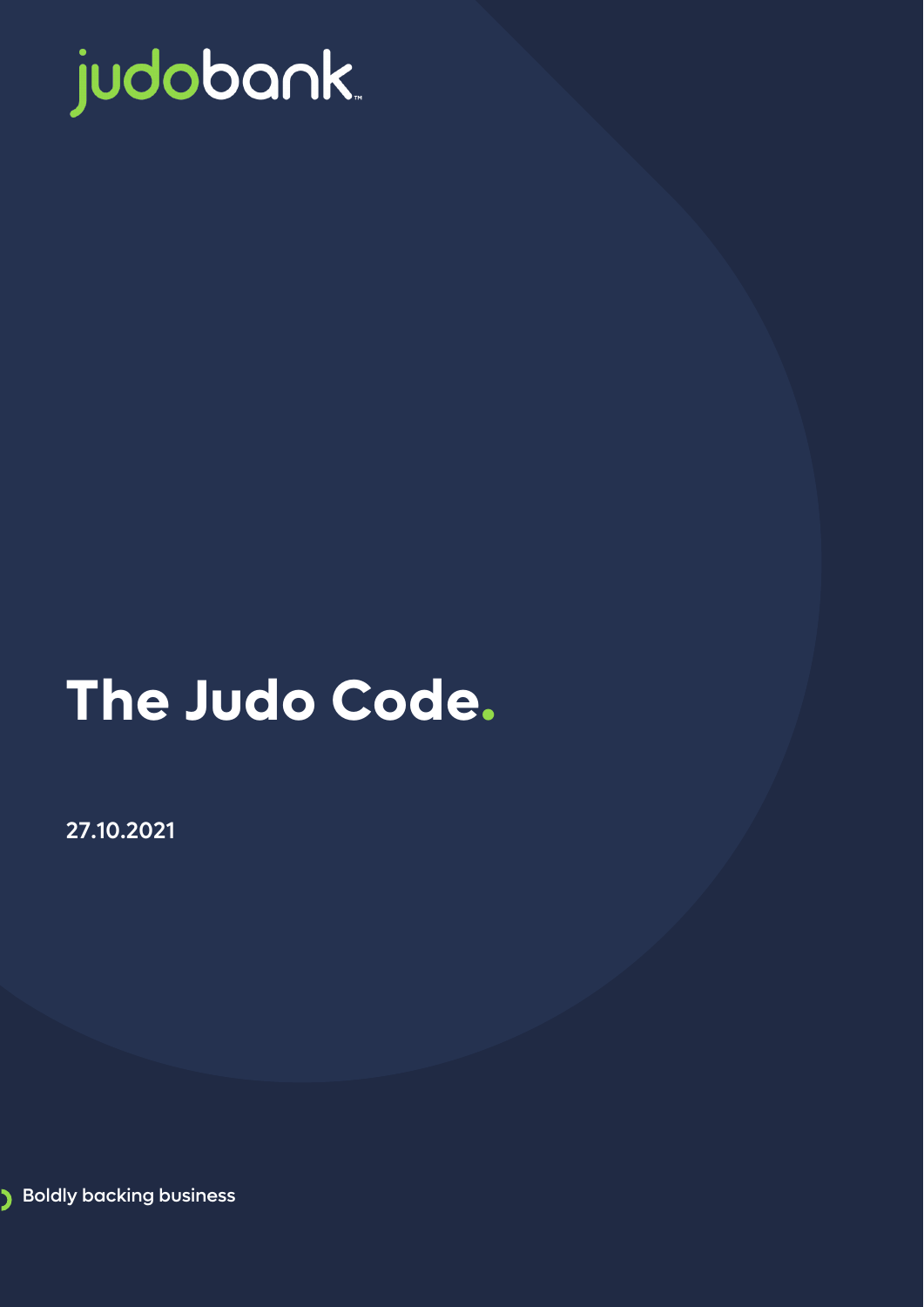## **Contents.**

## judobank.

| 1. | Introduction.                    |   |
|----|----------------------------------|---|
|    | 2. Judo's Values.                |   |
|    | 3. Conduct at Judo.              | 5 |
|    | 4. Team member responsibilities. | 6 |
| 5. | <b>Consequences.</b>             |   |
| 6. | Governance.                      |   |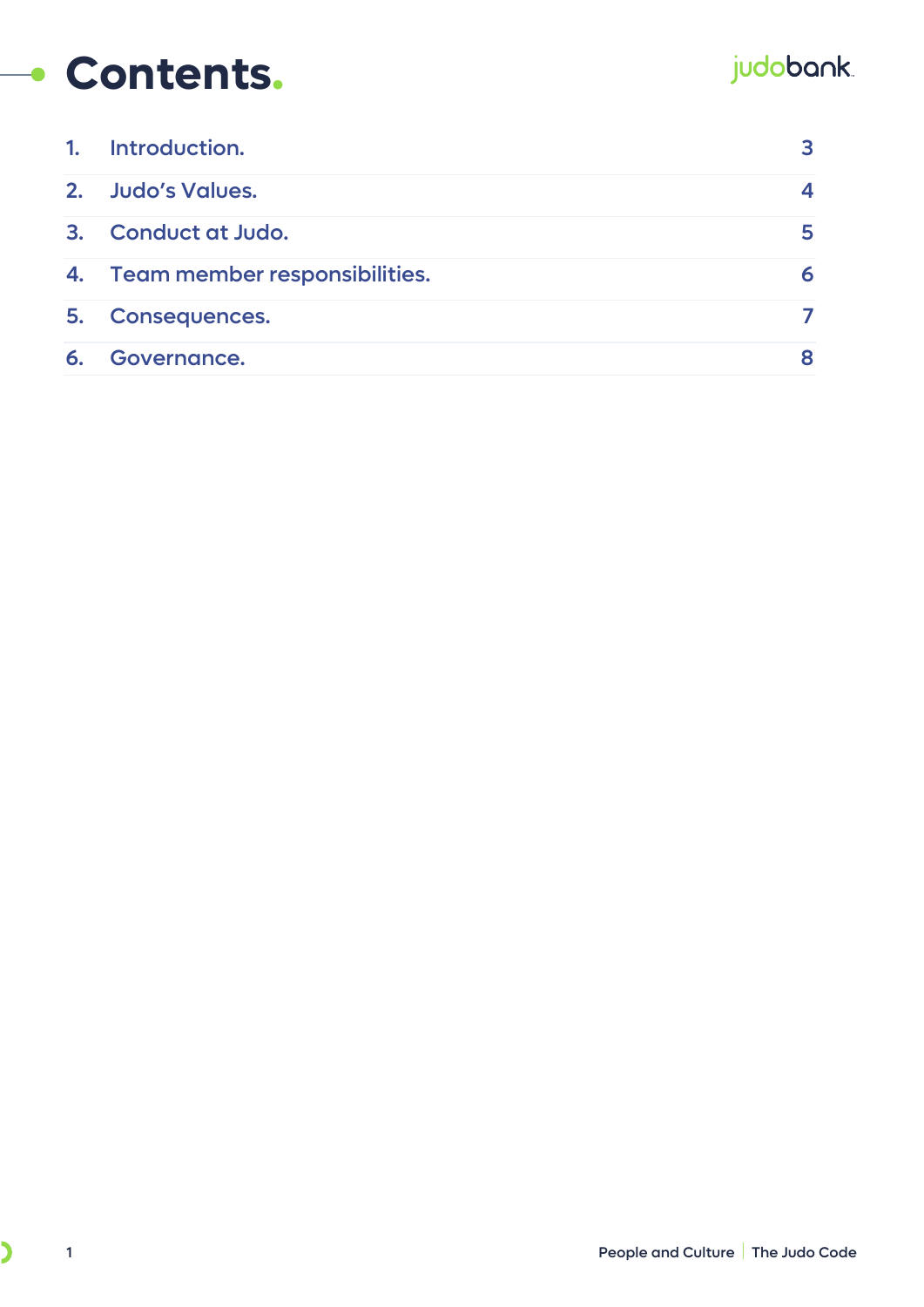<span id="page-2-0"></span>

Judo's purpose is to become Australia's most trusted SME Business Bank. To do so, it is important that our people conduct themselves in ways that align with our values, and that we strive to meet the obligations we have to the Australian community and our customers, to act with integrity, and be guided by the principles of trust and ethics as signatories to the Banking and Finance Oath.

The Judo Code sets out the expectations for all Directors and Employees (team members) and asks that they commit to the Code through an annual affirmation.

As an ADI, Judo will have certain regulatory requirements and expectations as set out in APRA Prudential Standards and ASIC Regulatory Guides including accountabilities under the Banking Executive Accountability Regime (BEAR), satisfying fit and proper requirements and other compliance competence training requirements. The Judo Code encompasses all of these requirements including the Judo Values.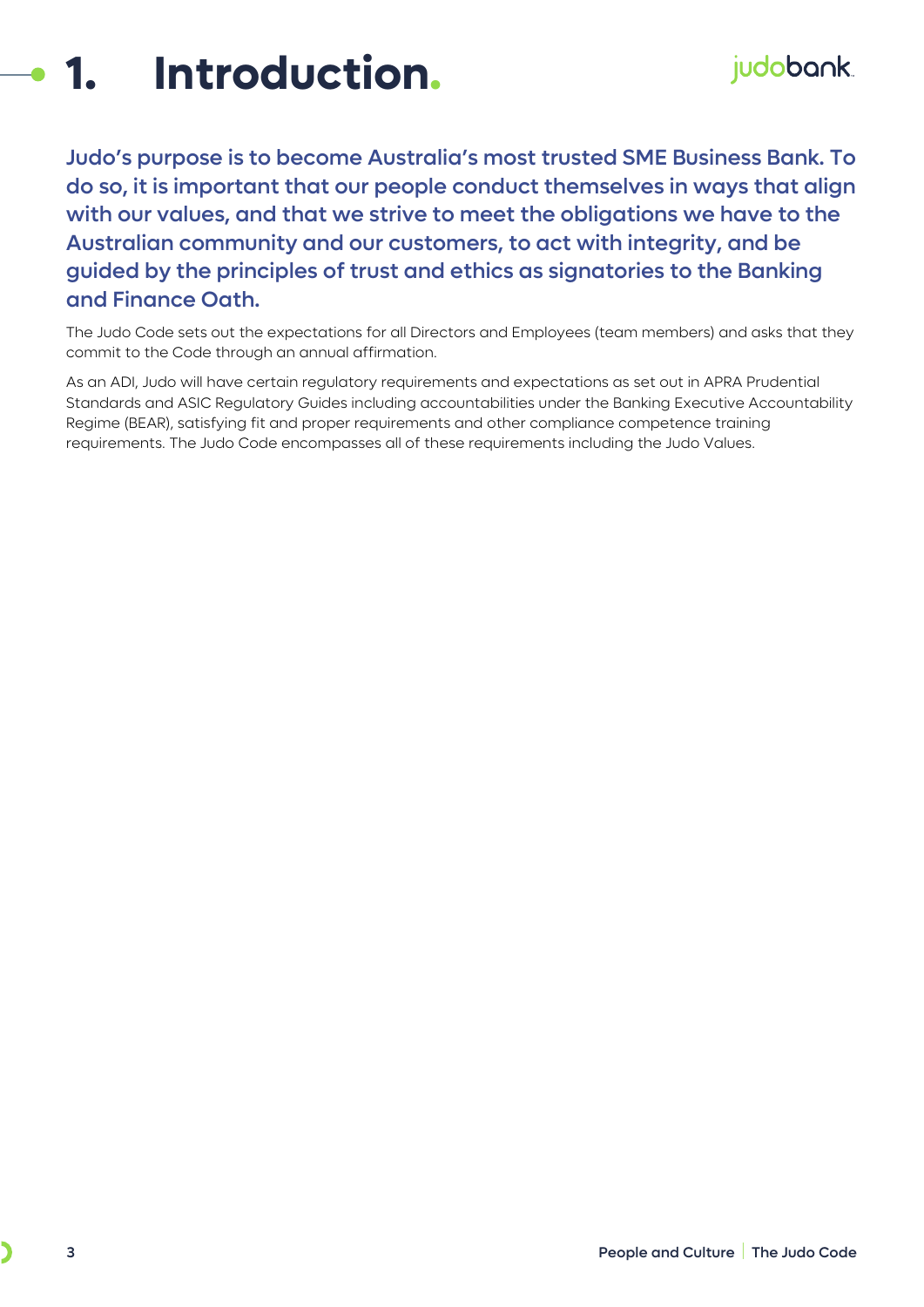## **2. Judo's Values.**

<span id="page-3-0"></span>Judo's values are fundamental to our culture. All new team members are introduced to these through our recruitment process, our onboarding materials, our induction sessions, and our recognition program. Importantly, the values also form part of the assessment of individual performance through the Judo Tracks process.

The values set out the expected behaviours of all team members.

| Value                 | This Means That We                                                                                                                                                                                                                                                                               |
|-----------------------|--------------------------------------------------------------------------------------------------------------------------------------------------------------------------------------------------------------------------------------------------------------------------------------------------|
| Trust                 | Tell the truth and call things out for what they are<br>$\bullet$<br>Demonstrate integrity<br>٠<br>Follow our policies and procedures<br>$\bullet$<br>Be open and authentic<br>٠<br>Don't have hidden agendas and don't hide information<br>$\bullet$                                            |
| <b>Accountability</b> | Hold ourselves & others accountable<br>$\bullet$<br>Don't blame others or point fingers when things go wrong<br>$\bullet$<br>Make decisions - the worst decision is no decision<br>$\bullet$<br>Make things right when you're wrong<br>$\bullet$<br>Make restitution where possible<br>$\bullet$ |
| <b>Teamwork</b>       | Sum of the whole is greater than its parts<br>٠<br>Be an active member of the team<br>$\bullet$<br>Contribute beyond boundaries of your role / function<br>$\bullet$<br>Understand the whole risk not just your part<br>٠<br>Understand Judo's risk appetite<br>$\bullet$                        |
| Performance           | Establish a track record of results<br>$\bullet$<br>Get the right things done<br>$\bullet$<br>Be on time and within budget<br>$\bullet$<br>Eliminate bureaucracy at every opportunity<br>$\bullet$<br>Make it FUN. Laugh. Be happy. Love your job.<br>$\bullet$                                  |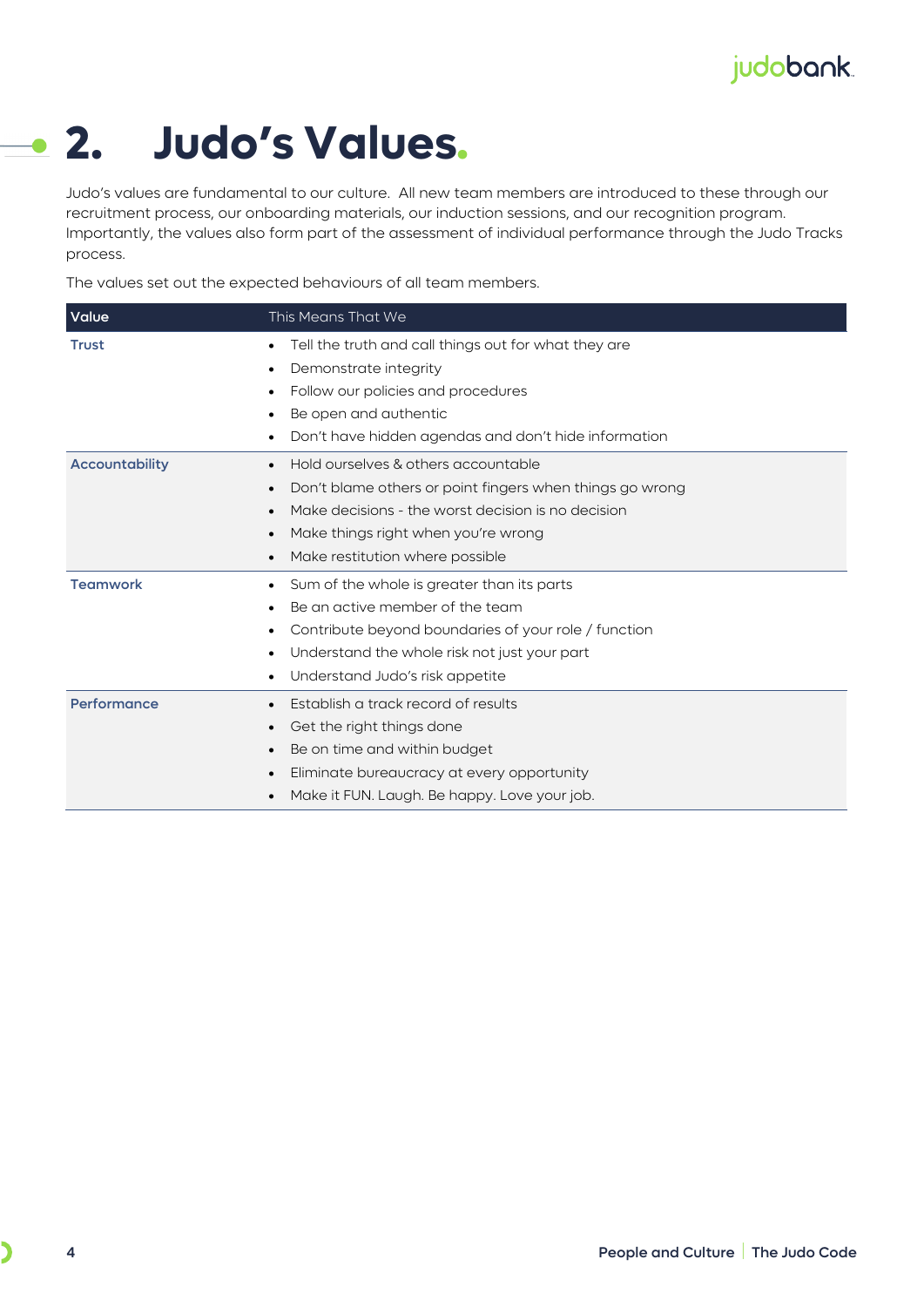#### **3. Conduct at Judo.**  $\overline{\phantom{a}}$

<span id="page-4-0"></span>In addition to the Values, Judo has many frameworks, policies and guidelines which outline expected conduct for all team members. Some examples include:

- [Risk Management Framework](https://judocapital.sharepoint.com/:b:/s/policyhub/EWStOCoaj7JGvWs3t7a9IAUB70BaMPSznm-jGR-kNxIAoQ?e=0ghTze)
- [Compliance Competence Program](https://judocapital.sharepoint.com/:b:/s/policyhub/EXUIaaTdyUJAm6Z9tNXlpc8BmmR-r-FO4WanjA0R3rDaWQ?e=iBlc24)
- [Judo's Fit and Proper Policy](https://judocapital.sharepoint.com/:b:/s/policyhub/EdlGdr96loBGqVniF21rmY4BEYVBjZ5yAkS4P907D9ntcA?e=3iqEYd)
- [Conflicts of Interest Policy](https://judocapital.sharepoint.com/:b:/s/policyhub/EauA-ilpzqxNmUJtEdnHdz8Bg-I35QWabbxjkFVIt9aWDg?e=KX9cyG)
- [Judo Lending Authority Framework](https://judocapital.sharepoint.com/:b:/s/policyhub/ET5n6OCccA1Ejr5LatxkGE0BPdlc0hLHT8-P-O7UQtFb1Q?e=OJkzG1)
- [BEAR Accountability Statements and BEAR Guidelines](https://judocapital.sharepoint.com/:b:/s/policyhub/EcYVgHEFLXlLvaloZ3QNAPABMgSwhru4tBzKmlLUz6lvgg?e=1BMYCu)
- [Judo's People Guidelines](https://judocapital.sharepoint.com/sites/policyhub/_layouts/15/SeeAll.aspx?Page=%2Fsites%2Fpolicyhub&InstanceId=5872e064-a96a-4a76-bd07-e567225622f2)

These Frameworks are the way that Judo communicates the obligations from the various regulations, licence obligations and laws that impact our operation as an ADI. In some cases, these obligations include a requirement for Judo to provide evidence that we have trained all team members on a particular law or regulation.

As such, Judo will ensure that all team members have access to the frameworks relevant to their role. This may be provided via online learning such as a compliance learning modules, an annual attestation or through internal meetings and communications.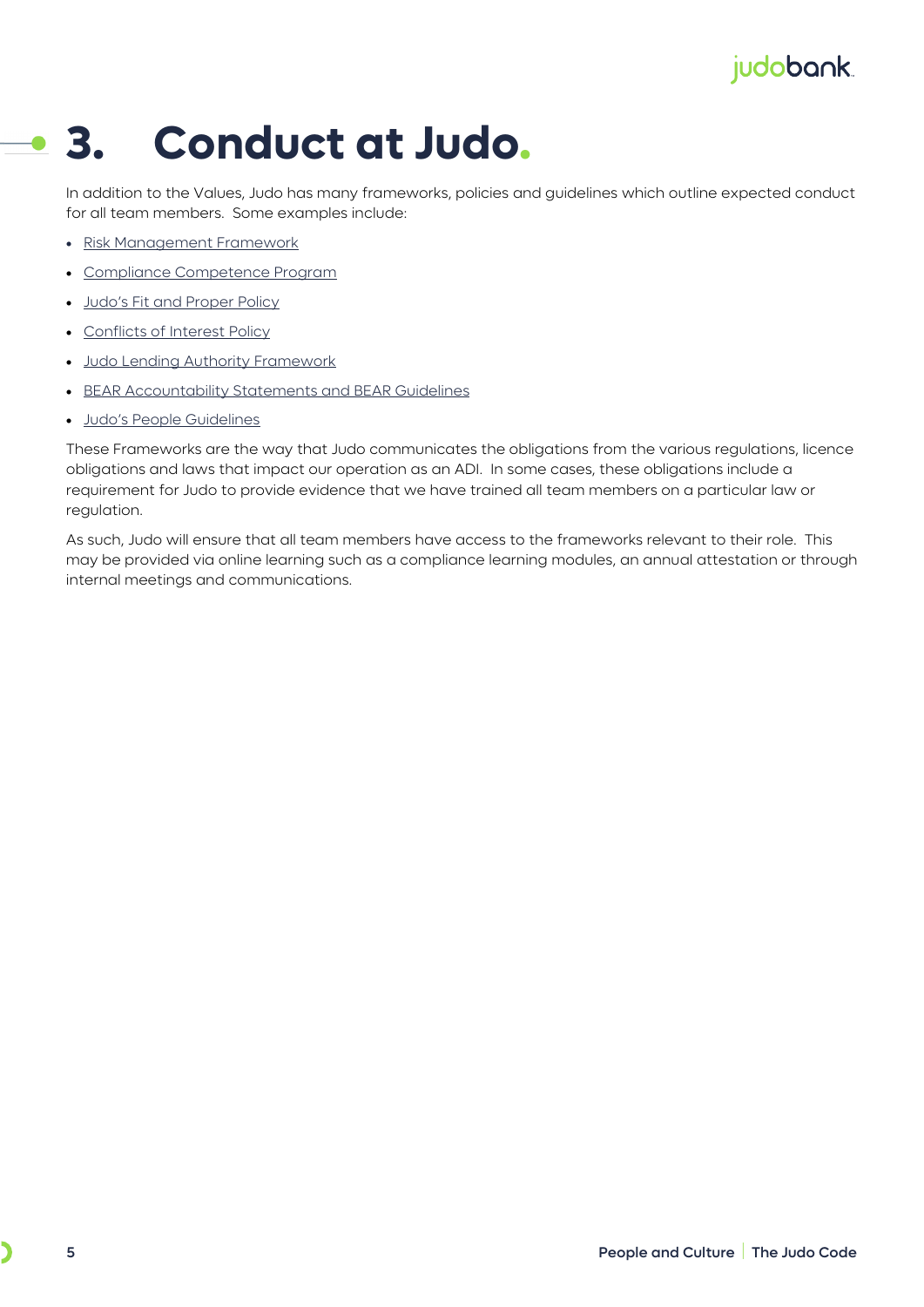## **4. Team member responsibilities.**

<span id="page-5-0"></span>Overall, team members are responsible for ensuring that their personal behaviours and conduct are aligned with Judo's values, obligations and all laws and regulations that apply to Judo and its operations. As representatives of Judo, it is expected that team members are mindful of this in all of their interactions both professionally and socially. This includes, for example, expressing opinions on personal social media accounts. Team members must always keep in mind how our actions affect the reputation, brand and success of our organisation. It is every team members responsibility to speak to their People Leader or to a member of the Management Board if they have any concerns or need clarification.

Each director and employee are expected to read the Judo Code and demonstrate their personal commitment to act in accordance with the Judo Code and in Judo's best interests. Team members have a responsibility to complete all online learning and/or attend sessions where expectations of conduct and behaviours are communicated. Overdue training is considered serious and may result in disciplinary action.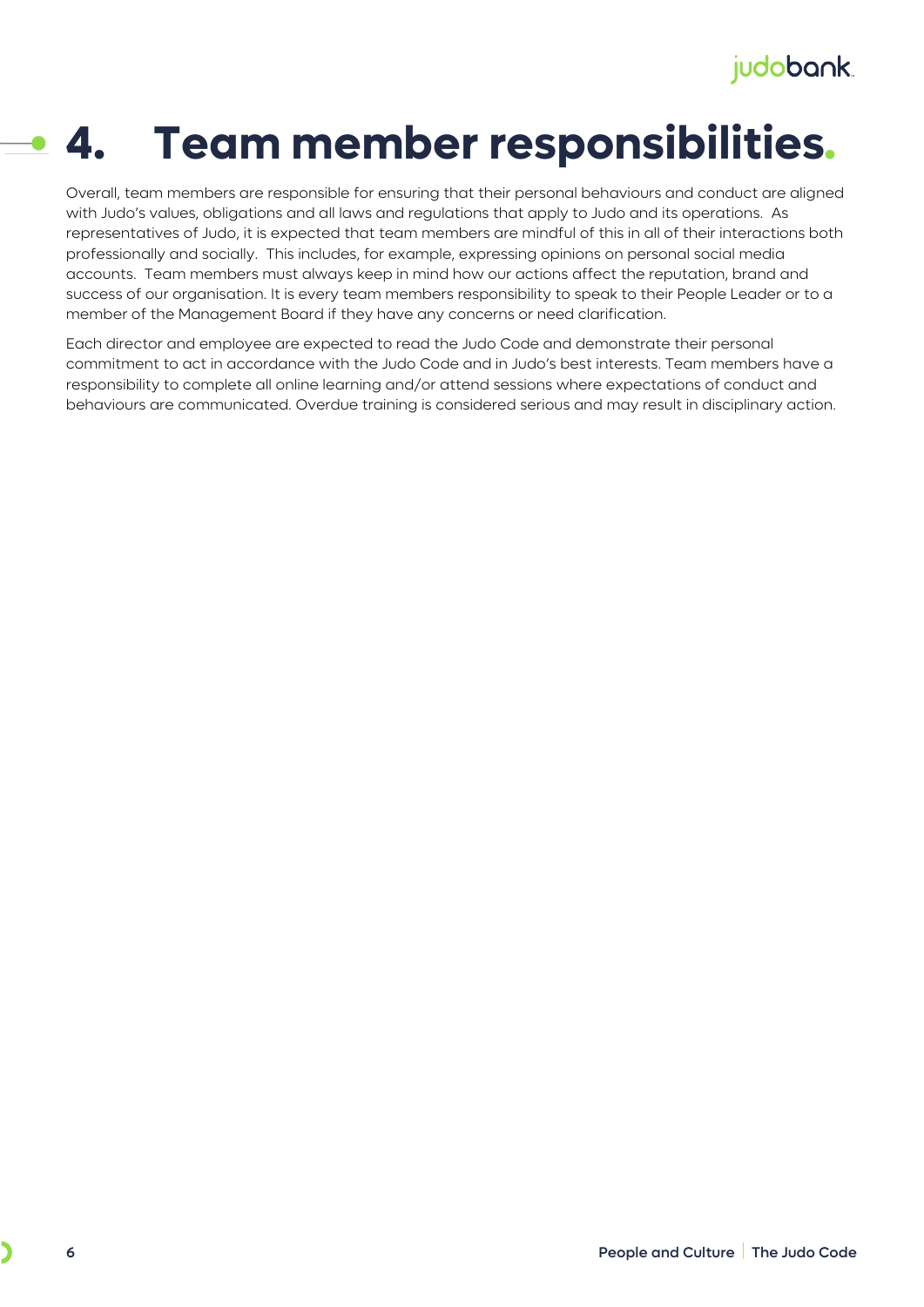#### **5. Consequences.**  $\bullet$

<span id="page-6-0"></span>Directors and employees who do not comply with the standards set in this Code may be subject to disciplinary action, including termination of employment or dismissal from the Board of Directors (Board).

As outlined in our Performance and Consequence Guidelines [\(Being on your game\)](https://judocapital.sharepoint.com/:b:/s/policyhub/EWWPQHYfIhRFkJWKk7sam-wBEl6JmOU2jMlv8fAZjbUACA?e=kWfJoU), if there is evidence of a potential breach of this code, our policies, processes or controls, or the terms of employment contract, it should be immediately reported to your people leader, or P&C for investigation. Equally, not reporting a breach of this code represents a breach. Serious breaches of the Judo Code will be reported to the Board Risk Committee.

As outlined in our Whistle-blower policy, team members can also raise issues through the dedicated Whistleblower phone line or to our Whistle-blower Protection Officer, Yien Hong [\(yien.hong@judo.bank\)](mailto:yien.hong@judo.bank).